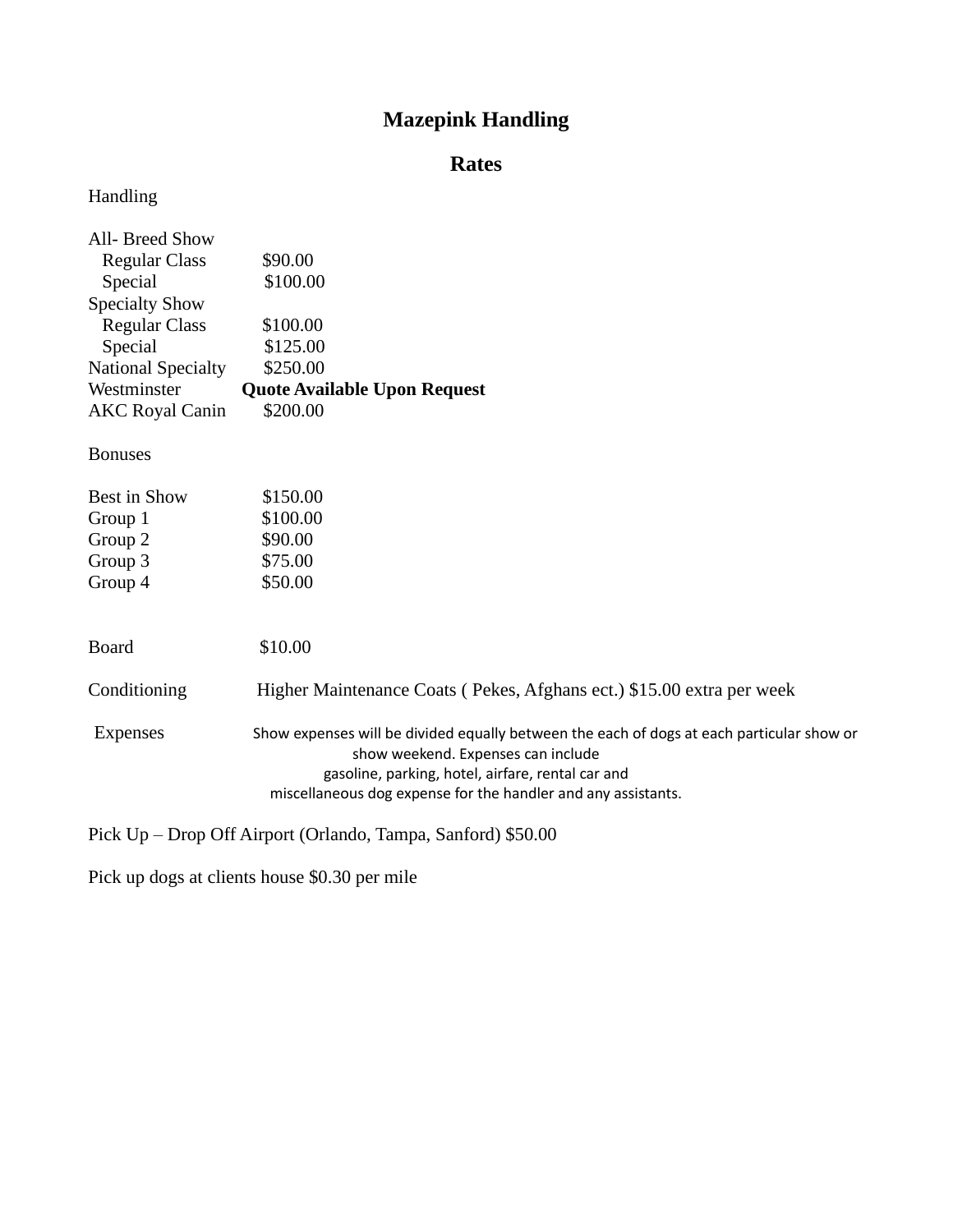#### Mazepink Professional Handling **Contract**

1.) A \$500.00 deposit is required per dog and will be deducted from the final bill. It is understood that dogs will be returned only upon full payment of bill.

2.) It is Understood that the client has read, understands and agrees to the rate sheet provided.

3.) Client agrees to pay all entry fees and assumes responsibility for making entries unless prior arrangements have been made. We use Entries on time entry service. (800) 992 8955

4.) Client agrees to notify handlers as to which shows will be entered. It is further understood that failure of client to enter dog (client forgets, the entry service fails to get the entry in, entries get lost in the mail, etc.) after verbally contracting the handlers to show a dog for a specific show or shows will result in assessment of full handling fees for said show(s). Fees will also be assessed in full if client pulls a dog after close of entries or within 24 hours of closing date for a given show.

5.) It is understood that the owner of the dog will assume all costs incurred by the handlers for any medical treatment by a veterinarian required for the dog while under supervision of the handlers. It is further agreed that the handlers shall determine the need for any veterinary care for the animal while under their supervision.

6.) It is the client's responsibility to advise the handlers of any habits the dog may have that could possibly present a problem in giving safe and adequate care in the handlers' facility or at the dog show.

7.) It is the client's responsibility to provide and inform the handlers of a dog's medication and the dog's need of medication.

8.) It is understood that the handlers will make the best choices for dogs concerning their nutrition and health, and handlers may find it necessary to supplement dogs (including but not limited to vitamins, probiotics, prebiotics, fish oils) And by hiring our services, the owner of the dog(s) consent to the handlers giving any food or supplements the handlers find necessary.

9.) It is understood that the owner of the dog will clearly submit to the handlers any allergies of the dog, or sensitivities (including but not limited to Ivermectin Sensitivities AKA MDR-1 Mutation) as the handlers provide a monthly heartworm to dogs in their care as well as any necessary supplements.

10.) In case of ring conflict, priority will be at the discretion of the handlers. If necessary, a competent substitute handler will be secured to show your dog and the normal handling fee will be charged. In the event that no competent handler is available, the dog will be marked absent and no handling fee will be charged.

11.) It is understood that the handlers will not be liable for damage that may result from handling, boarding, or transporting of your dog including but not limited to theft, fire, escape or death.

12.) Payment is due upon issue of invoice. A 10% late fee will be assessed on

accounts 30 days past due. Owner or Responsible Person further agrees to pay Handler for any reasonable and necessary expenses which may arise in taking care of or handling the dog, which are unforeseen and therefore not provided for in the rate sheet. Any and all disputes regarding payment, which cannot be agreed upon satisfactorily between client and handlers, will be settled in a courthouse of Patrick Mazepink & Christina Robert's choice. It is further agreed that client shall pay any and all legal fees and court costs should this action become necessary to collect any indebtedness.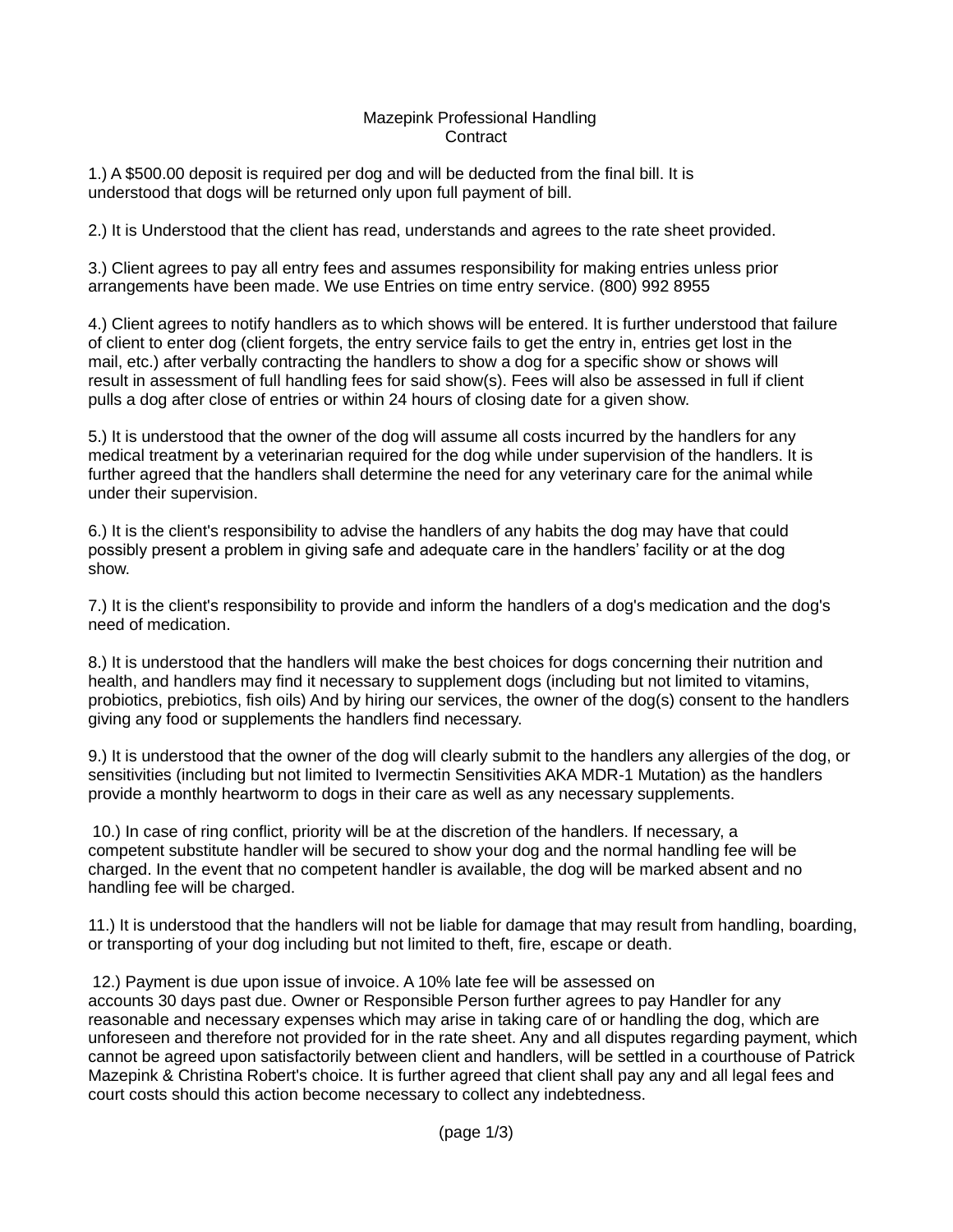### REGISTRATION INFORMATION ABOUT THE DOG

|                    | Full Name                                                                                            |                                                             |  |
|--------------------|------------------------------------------------------------------------------------------------------|-------------------------------------------------------------|--|
|                    |                                                                                                      |                                                             |  |
|                    | County of Orgin                                                                                      |                                                             |  |
|                    |                                                                                                      |                                                             |  |
|                    | Owner(s)                                                                                             |                                                             |  |
|                    |                                                                                                      |                                                             |  |
|                    |                                                                                                      |                                                             |  |
|                    |                                                                                                      |                                                             |  |
|                    | HEALTH INFORMATION ABOUT THE DOG                                                                     |                                                             |  |
|                    |                                                                                                      |                                                             |  |
|                    | Chronic                                                                                              |                                                             |  |
| <b>Shot Record</b> |                                                                                                      |                                                             |  |
|                    | Rabies                                                                                               |                                                             |  |
|                    | <b>DHP</b>                                                                                           |                                                             |  |
|                    | Parvo                                                                                                |                                                             |  |
|                    | "Kennel Cough" Vaccine                                                                               |                                                             |  |
|                    | <b>Heartworm Preventative</b>                                                                        |                                                             |  |
|                    | Tick & Flea Preventative<br>If the dog is on a regular heartworm preventative, state the brand name. |                                                             |  |
|                    |                                                                                                      | <u> 1989 - Johann Stoff, amerikansk politiker (d. 1989)</u> |  |
|                    | Name, Address, and Telephone Number of Regular                                                       |                                                             |  |
|                    |                                                                                                      |                                                             |  |
|                    | BEHAVIOR INFORMATION ABOUT THE DOG<br>Unusual habits (such as climbing, digging, etc)                |                                                             |  |
|                    |                                                                                                      |                                                             |  |

\_\_\_\_\_\_\_\_\_\_\_\_\_\_\_\_\_\_\_\_\_\_\_\_\_\_\_\_\_\_\_\_\_\_\_\_\_\_\_\_\_\_\_\_\_\_ Describe fully previous displays of aggression of ANY TYPE (including aggression towards other animals or People, whether provoked or unprovoked)  $\_$  ,  $\_$  ,  $\_$  ,  $\_$  ,  $\_$  ,  $\_$  ,  $\_$  ,  $\_$  ,  $\_$  ,  $\_$  ,  $\_$  ,  $\_$  ,  $\_$  ,  $\_$  ,  $\_$  ,  $\_$  ,  $\_$  ,  $\_$  ,  $\_$  ,  $\_$  ,  $\_$  ,  $\_$  ,  $\_$  ,  $\_$  ,  $\_$  ,  $\_$  ,  $\_$  ,  $\_$  ,  $\_$  ,  $\_$  ,  $\_$  ,  $\_$  ,  $\_$  ,  $\_$  ,  $\_$  ,  $\_$  ,  $\_$  ,